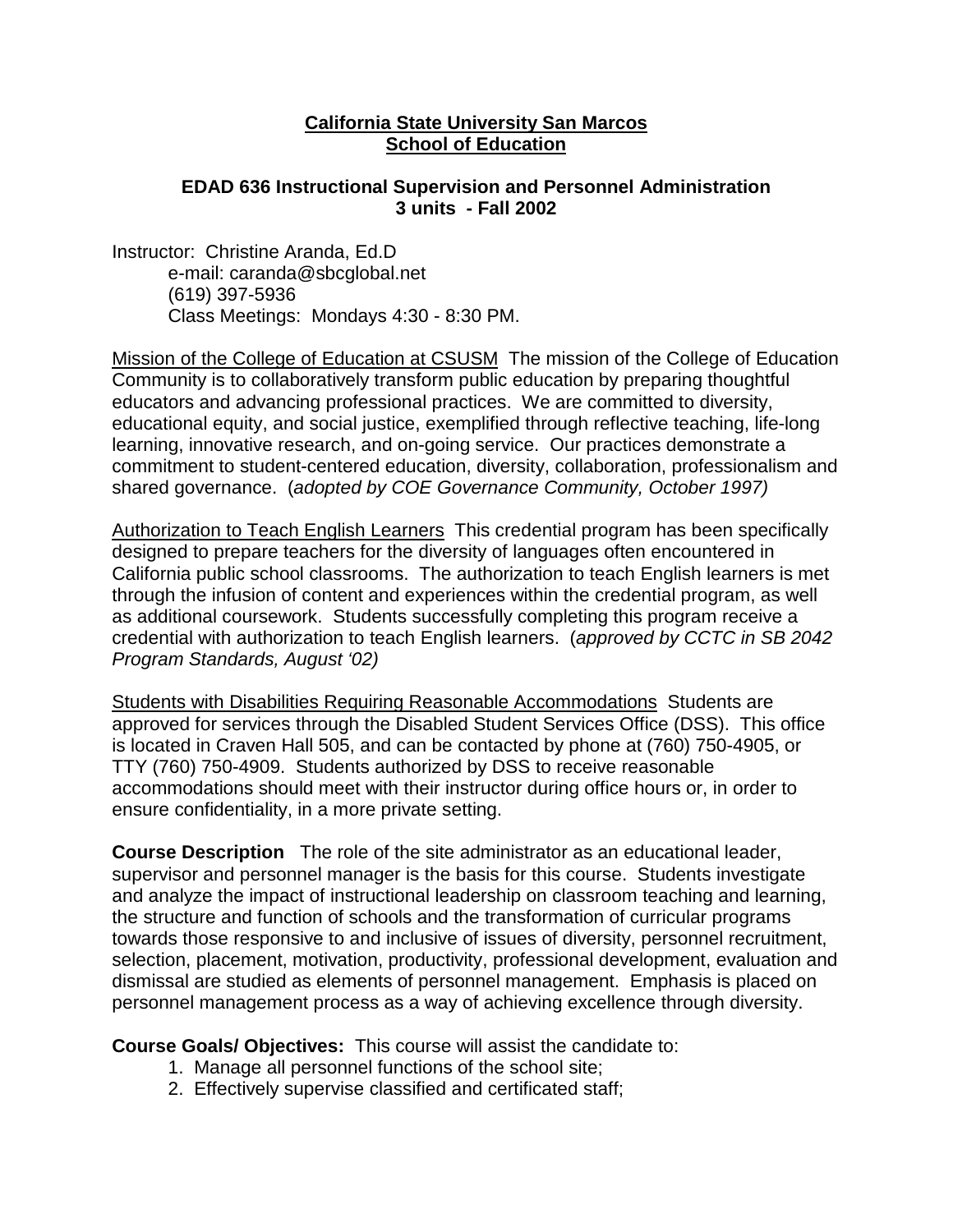- 3. Build a teaching and learning community at the site;
- 4. Implement strategies for ongoing personnel development; and,
- 5. Facilitate the collective bargaining process.

Upon completion of the course, the candidate will know and understand

- the purpose of instructional leadership for the site administrator
- the purpose and function of supervision
- strategies for improving teaching and learning through professional development
- teacher performance and motivation
- general concepts and principles of personnel administration
- fundamentals of diversity in the school, equal opportunity, recruitment, selection, assignment and dismissal of staff
- personnel relations including collective bargaining, contract interpretation and working with formal and informal employee groups
- data collection procedures in school management
- procedures for pupil/staff conflict resolution
- procedures for individual and organizational stress management
- uses of technology in the area of instructional leadership and personnel administration.

# **Course Outline**

9/9 Introduction/Course Outline/Expectations **The Art, Science and Purpose of Instructional Supervision** "Reality Check 2001" discussion

#### Assignment

• Prepare to discuss the concepts of "The Total Teacher" and "The Total School" (pages 1-62)

• Prepare one or two suggestions for overcoming the six elements of "the problem" as descibed by Hargreaves an Fullan. Use your current site as the context for your suggestions. Prepare a **written two page summary** of your suggestions with student achievement and effective teaching as its focus.

## 9/16 **What's Worth Fighting for in Your school Part 1**

#### Assignment

• Prepare to discuss Fullan and Hargreaves pgs. 63-107

• Review the 12 guidelines for teachers on page 64. Select **four of the elements** you will encourage as a site administrator. Be prepared to articulate how the four elements you selected are most closely associated with instruction and student achievement and to describe what you would specifically do to "coach" teachers towards these behaviors.

• **Submit your classroom observation/conversation schedule.**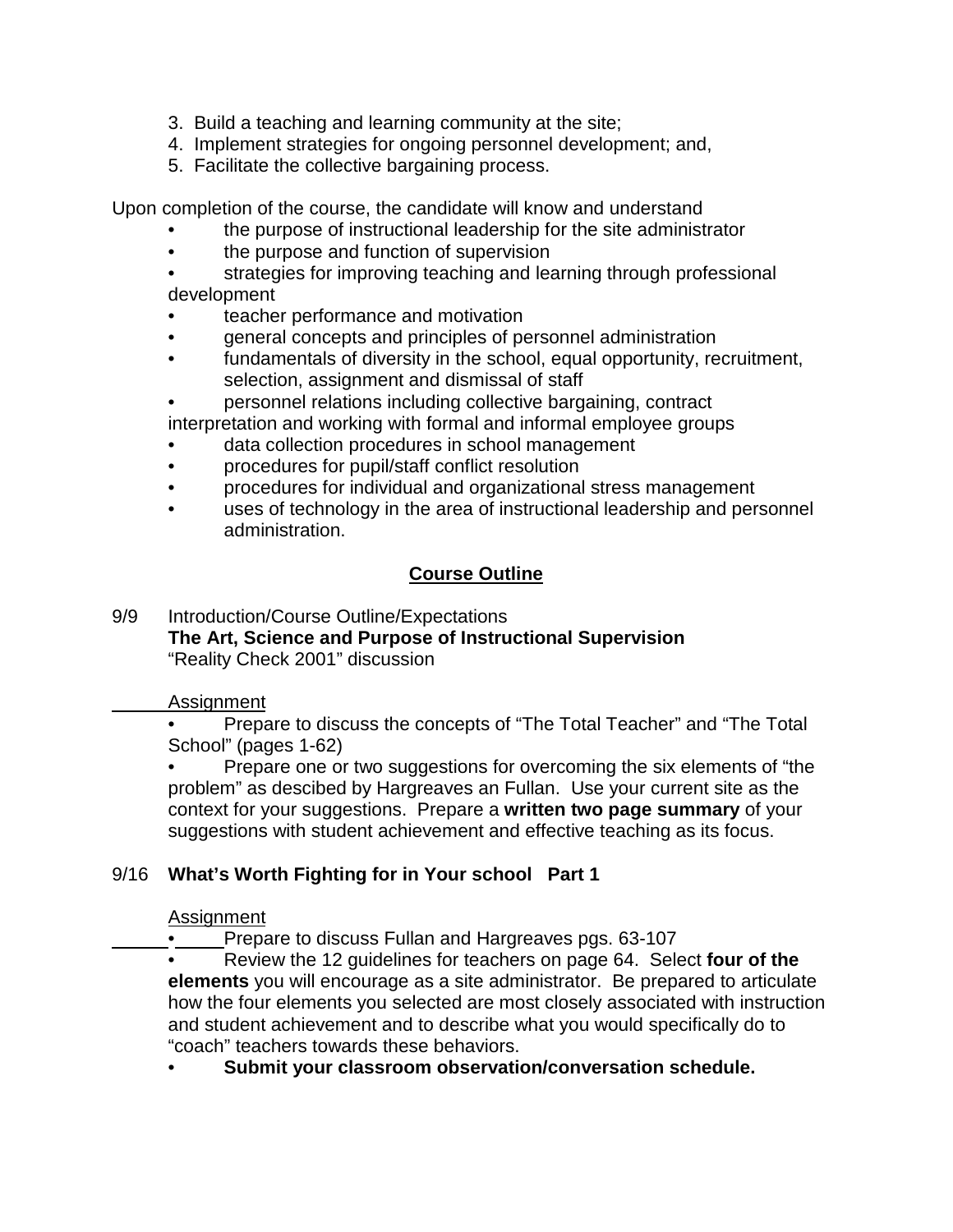## 9/23 **What's Worth Fighting for in Your school Part 2**

#### Assignment

• Access the American Associatin of School Administrators webpage (aasa.org), select the **Issues and Insights** button, select, "**What's Right with Education?"** Read one of the articles that address quality of instruction and/or student achievement. How does the content of the article illuminate your thinking about "What's Worth Fighting for in Your School?" **Write a two page response to this question.**

**•** Interview your principal or other site administrator about some of the personnel management mistakes they made in their first few years as an administrator. Be prepared to share these experiences with the class.

#### 9/30 **Personnel Management for Site Administrators**

#### Assignment

• After reading "Improving the Quality of the Teaching Force, a Conversation with David C. Berliner" and "Appreciation of Good Teaching" (Schulman) (ascd.org/reading room/edlead), prepare to discuss how the content of these interviews helps you to affirm, expand or change some of your ideas about quality teaching and your role as a supervisor and evaluator.

#### 10/7 **Personnel Management for Site Administrators**

#### **Assignment**

- Read the collective bargaining agreements for certificated and classified employees in your district and make note of questions about the agreements. Pay particular attention to elements of the CBA's related to selection, assignment, discipline, evaluation and dismissal of employees.
	- Read the District policy addressing evaluation of management employees and make note of questions related to the policy.

#### 10/14 **Managing the Collective Bargaining Agreement**

#### **Assignment**

• Bring samples of and familiarize yourself with district documents for classroom observation, evaluation instrument, report cards, student outcome document, Stull Bill form and any others related to classroom observation and evaluation.

#### 10/21 **The Link between Supervision and Evaluation: the Art of Observation**

#### Assignment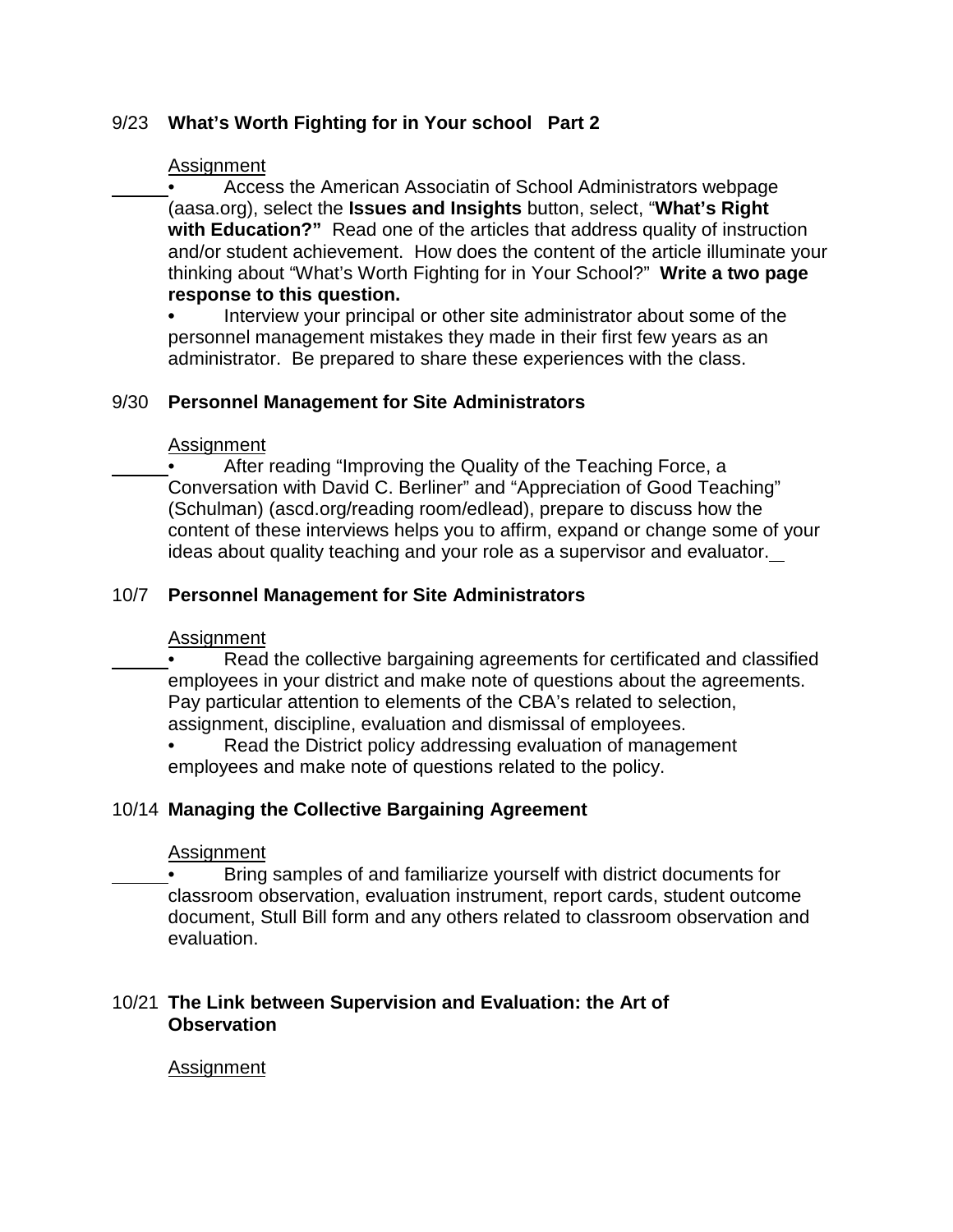• Be prepared to discuss how the content of "CSTP Resources for Professional Practices" assists with formative assessment and summative evaluation of teachers.

#### 10/28 **FRISK workshop**

### 11/4 **Classroom observations sharing**

**Assignment due:** One page classroom observation summary, one page guided discussion for post ob conversation and one page reflection essay on process. Please bring enough copies for the class.

#### 11/11 **Off Campus Visitation**

## **Required Materials (Texts):**

Fullan, M. and Hargreaves, A. (1996) *What's worth fighting for in your school?*  Columbia University: Teacher's College.

#### FRISK Manual

*California Standards for the Teaching Profession: Resources for Professional Practice*

Websites referred to in course description

Documents referred to in course description

#### **Grading Policy**

Attendance: Arriving on time and attending all class sessions is required for an "A" grade in the course. A pattern of tardiness or absences will result in a reduction in grade.

Written assignments will count for 40% and class participation will count for 60% of the course grade.

Class participation that reflects thorough preparation, reflection and the ability to build and expand on the ideas presented is considered exemplary participation. Written work that stays on topic, observes the standards of crrect grammar and usage and contains evidence of knowledge - as well as skillful application of knowledge and, when appropriate, expansion beyond the knowledge level- is considered an exemplary level of writing.

## **Planning for classroom observations and conversations**